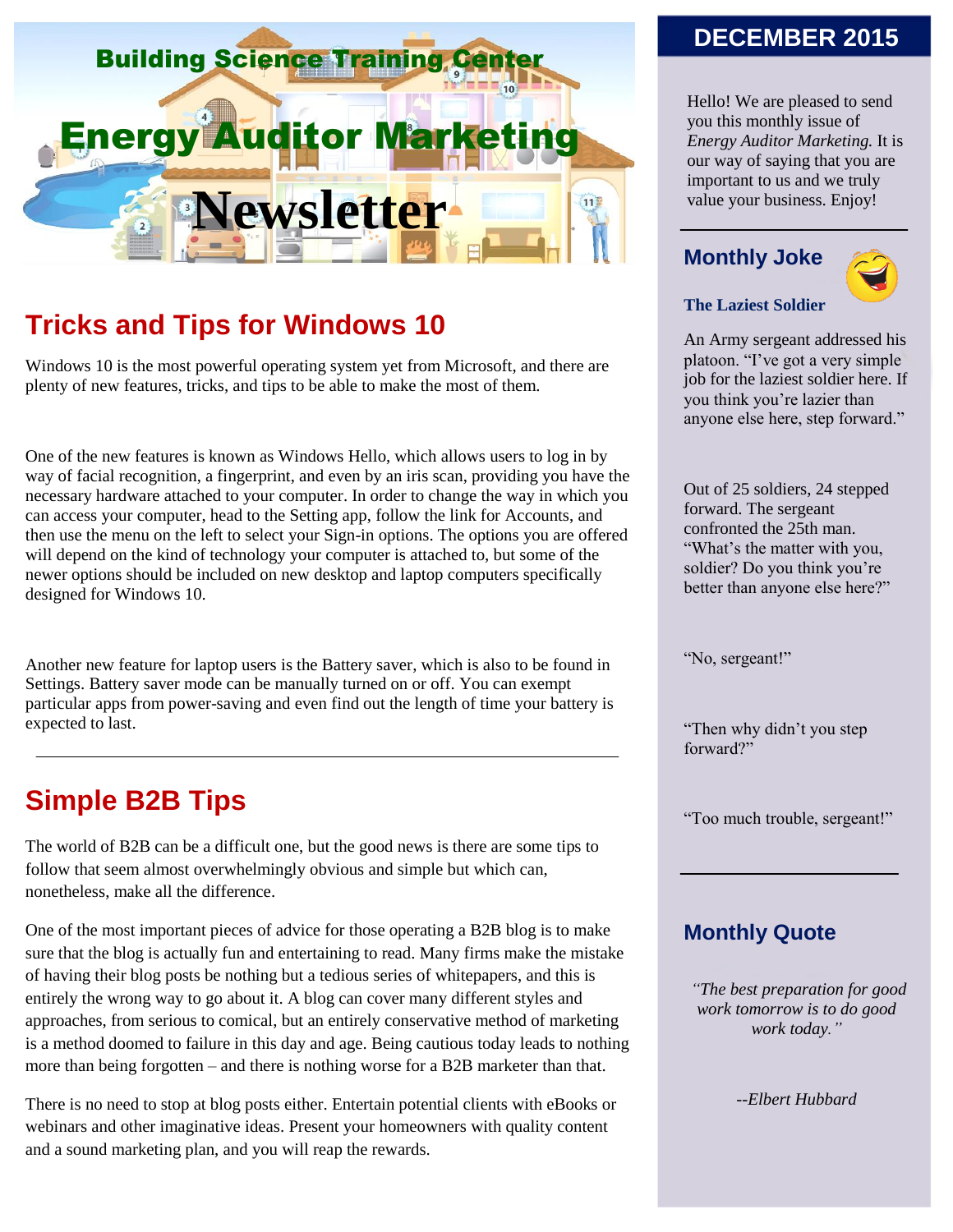### **How To Get Started Working Full Time As An Energy Auditor**

It's not often clear the path an energy auditor should take, to go out on your own or hook up with a more established company or work in weatherization. Let's say that Tim has his BPI Certificate in hand but owns no equipment and has no energy auditing experience. How should he get started?

Option 1: work in weatherization. Weatherization work has been around since the 70's. It is government funded and most organizations that do weatherization also are BPI test centers. So how do you land a job with a weatherization group? Because they work with or in the government, a criminally free background is a must. Continue reading on page 4.

## **Long Hours May Mean a Risk to Your Health**

If you pride yourself on working long hours, this information might make you rethink your priorities: Overtime may increase your risk of stroke.

A meta-analysis of 17 scientific studies tracking 530,000 people around the world, written up in the British medical journal *The Lancet*, found that people who work 41-48 hours a week have a 10 percent higher risk of stroke than those who put in 25-40 hours a week at their jobs (after controlling for other health factors like smoking, drinking, and exercise). If you work 49-54 hours a week, your increased risk rises to 27 percent, and if you're a workhorse who spends 55 or more hours per week on the job, you're looking at higher risk of 33 percent.

Be smart. Take a look at your schedule to see if your high-pressure job is likely to literally kill you.

# **Make Ethical Decisions with This Checklist**

You strive to be honest as you do your work, but sometimes the proper and ethical course of action isn't obvious. When you're struggling to make the right decision, ask these questions to determine the correct path to take:

**• Is the action legal?** A "yes" answer doesn't automatically make the action right, but a "no" clearly indicates that you shouldn't do it. No worthwhile organization expects its workers to break the law.

**• Does it fit your company's values?** If your employer has done a successful job of communicating its value system to the workforce, you should be able to tell very quickly whether an action supports those values or violates them.

**• Will the action make you feel good or bad?** Listen to your instincts. If something in the back of your mind, or deep in your stomach, tells you not to do something, don't do it.

**• How would it look in the newspaper?** Ask yourself how you'd feel if everyone knew that you performed the action, and whether you'd still do it if they did.

**• Have you asked enough questions?** Don't do something you think may be wrong until you've investigated it thoroughly. Talk to your boss, and everyone else whose opinions carry weight.

# **Generate Leads with B2B Blogs**

Lead generation is a vital function of marketing in the world of B2B and something that needs to be continually improved upon. Home efficiency blogging is an innovative and excellent method of bringing more leads to your company website.

Well written content will secure your client's engagement, and they may even pass it on to others, helping you to reach a larger audience. However, the creation of the content is just the beginning, and you also need to have it distributed in the correct manner, with the right people being targeted who will send appropriate leads to your site.

It is, therefore, crucial to understand the audience that you are trying to reach and understand that they are looking for solutions to their home efficiency problems. This data is made visible by Google Keyword Planner, and you can see how people look for your service by plugging in keywords relevant to your industry. This knowledge can assist you with planning content that focuses on those particular keywords and provides answers to the questions that your potential homeowners are looking for. The more contacts searching within your industry you can reach, the more leads you are likely to generate.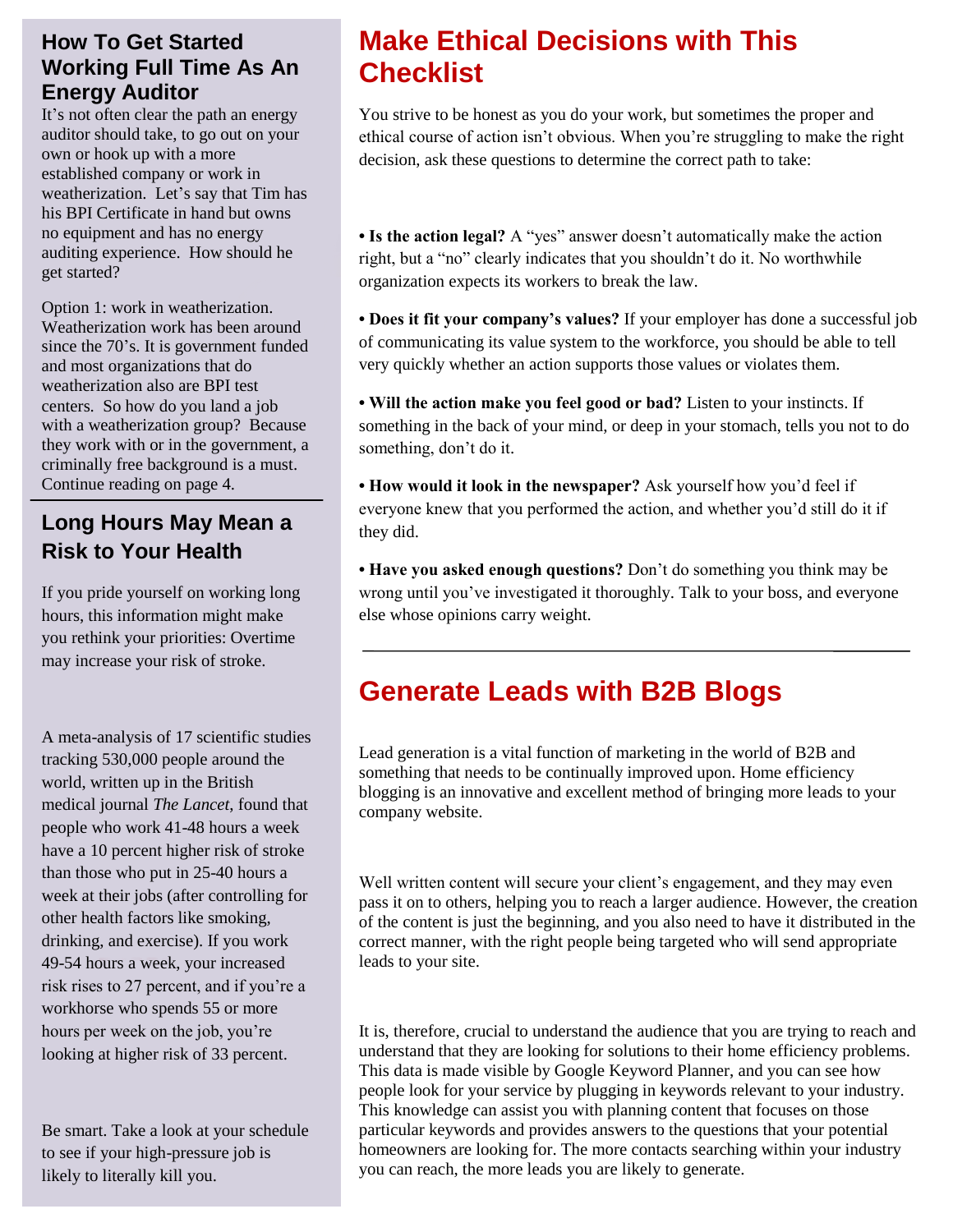# **Is Your Strategy Getting the Results You Want?**

Strategy shouldn't be an abstraction to your workforce—it should tell everyone what to do and how to do it. Is your strategy up to the test? Look for gaps in these areas:

**• Employees.** Does your strategy tell your workforce which opportunities to pursue and what threats they should pay attention to?

**• Manager.** Do you know what to keep track of? You should be on top of all key measures of your progress toward your strategic goals.

**• Vision.** Does the strategy excite people? Your workforce should see why you're pursuing particular goals—and why they're important—instead of just knowing what the outcomes are.

**• Common goals.** Can everyone in your organization easily monitor your progress?

**• Ideas.** Do people offer suggestions for achieving your goals? Create a culture that encourages sharing insights and asking questions. Good ideas and questions will tell you how thoroughly people are embracing your goals and strategy.

# **How to Engage Homeowners**

Engaging customers is vital to the world of B2B, and there are a number of ways in which you can improve your efforts to do so. One good tip is to make sure you have concise data. It becomes very difficult to engage your homeowners if you have incorrect or unclear data. The best way to ensure that you have clean data is to make sure it is looked at and updates as things change in the home efficiency community.

It is also a good idea to have a Homeowner Preference Center created on your own website. This allows your customers to have a space where they can actually maintain their own information and indicate the method by which they would prefer to be contacted by you. You might even want to think about offering some kind of incentive for them to do this such as a discount.

## **Inspire Employees to Strive for Stretch Goals**

Setting goals that dare your workers to go a little further than they think they're capable of presents special challenges for a manager. It starts with an introduction. Ask your employees these questions to inspire them:

**• "Who do you want to be?"** Helping people tap into their deeply hidden dreams and desires is one way to unleash their potential. If you don't push people to explore their ambitions, they may settle for achieving goals that don't come anywhere near what they're capable of accomplishing.

**• "How can we apply our resources to gain the maximum advantage**?" The key to gaining commitment to a stretch goal is persuading your team to look at what they already have available to work with and how they can use those resources to push themselves ahead. In addition to material resources, be sure to emphasize such nontangible tools as creativity and enthusiasm.

**• "What can we create together?"** Remind your people that working together they can accomplish more than would be possible individually. Help the group find a common goal and then assist them in identifying the unique skills each team member can contribute to the objective.

**• "What goals can we focus on?"** Identify one or two long-term goals to strive for. Concentrating on those will help your team guide themselves along the way. In addition, suggest that your team devote its resources to the greatest measurable impact. This provides a feeling of progress that will help people stay focused on their stretch goal.